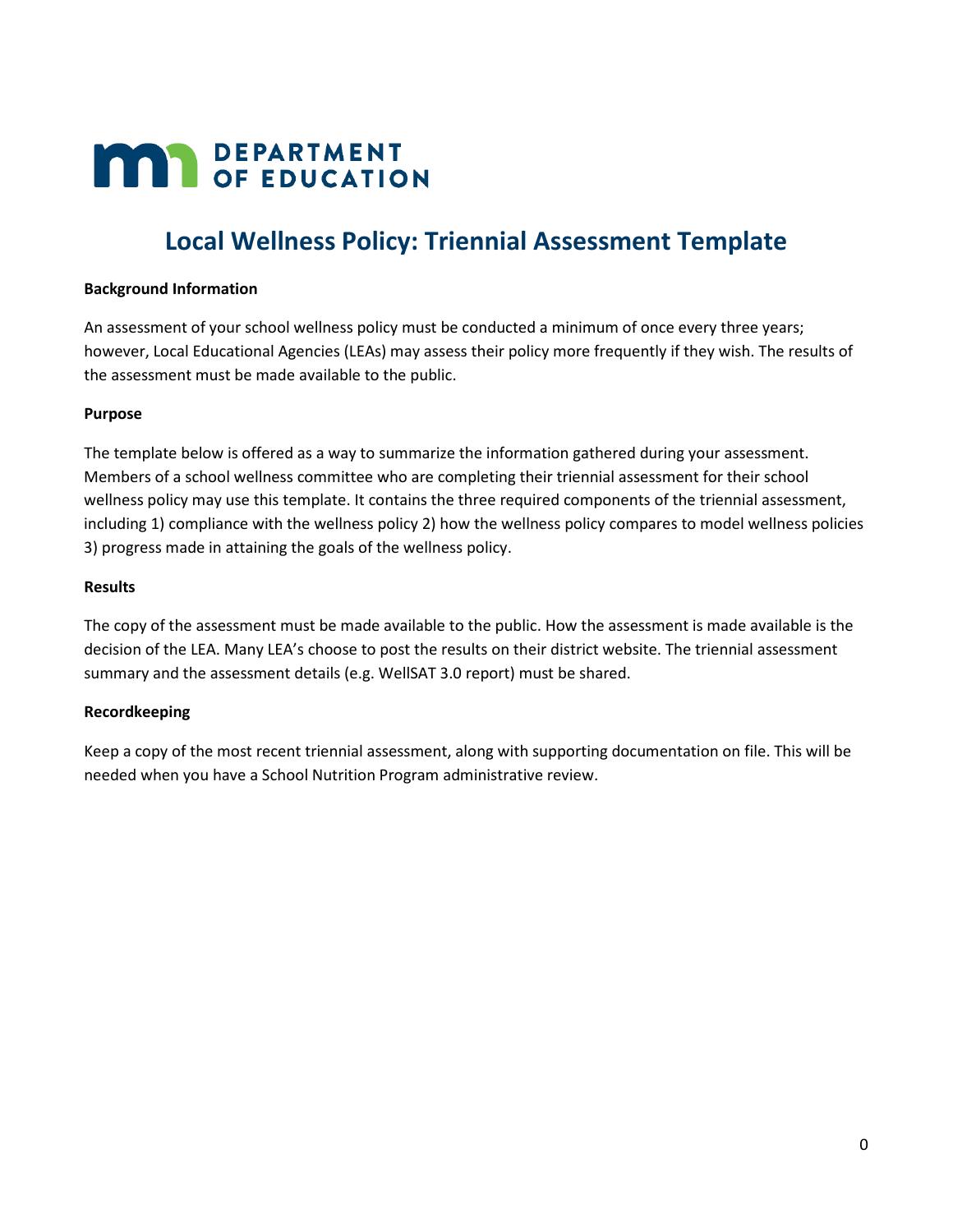## **Local Wellness Policy: Triennial Assessment Summary**

## **Section 1: General Information**

School(s) included in the assessment:

\_\_\_\_\_\_\_\_\_\_\_\_\_\_\_\_\_\_\_\_\_\_\_\_\_\_\_\_\_\_\_\_\_\_\_\_\_\_\_\_\_\_\_\_\_\_\_\_\_\_\_\_\_\_\_\_\_\_\_\_\_\_\_\_\_\_\_\_\_\_\_\_\_\_\_\_\_\_\_\_\_\_\_\_\_\_\_\_\_\_\_ Hawley School District

Month and year of current assessment: **January 2021** 

Date of last Local Wellness Policy revision: March 2017

Website address for the wellness policy and/or information on how the public can access a copy:

https://www.hawley.k12.mn.us/page/2679

### **Section 2: Wellness Committee Information**

How many times per year does your school wellness committee meet?  $\overline{\mathbf{3}}_{\cdots}$ 

Designated School Wellness Leader

| Name                   | Job Title                   | Email Address               |
|------------------------|-----------------------------|-----------------------------|
| <b>Chris Ellingson</b> | <b>Elementary Principal</b> | cellingson@hawley.k12.mn.us |

School Wellness Committee Members

| Name                           | Job Title                          | <b>Email Address</b>                                             |
|--------------------------------|------------------------------------|------------------------------------------------------------------|
| <b>Kelly Anderson</b>          | <b>High School Principal</b>       | kanderson@hawley.k12.mn.us                                       |
| Perry Burnside                 | <b>Director of Food Services</b>   | pburnside@hawley.k12.mn.us                                       |
| Carmen Olson<br>Katelyn Zacher | Teacher                            | colson@hawley.k12.mn.us<br>kzacher@hawley.k12.mn.us              |
| Shannon Olson<br>Addie Harms   | Teacher<br><b>School Nurse</b>     | solson@hawley.k12.mn.us<br>aharms@hawley.k12.mn.us               |
| Sonja Balken<br>Jill Ambuehl   | Teacher<br><b>HYPP Coordinator</b> | sbalken@hawley.k12.mn.us<br>pandicoordinator@ruralenrichment.org |
| Karen Nitzkorski               | <b>School Wellness Coordinator</b> | knitzkorski@gmail.com                                            |
| Karensa Tischer                | Dietician                          | ktischer@lcsc.org                                                |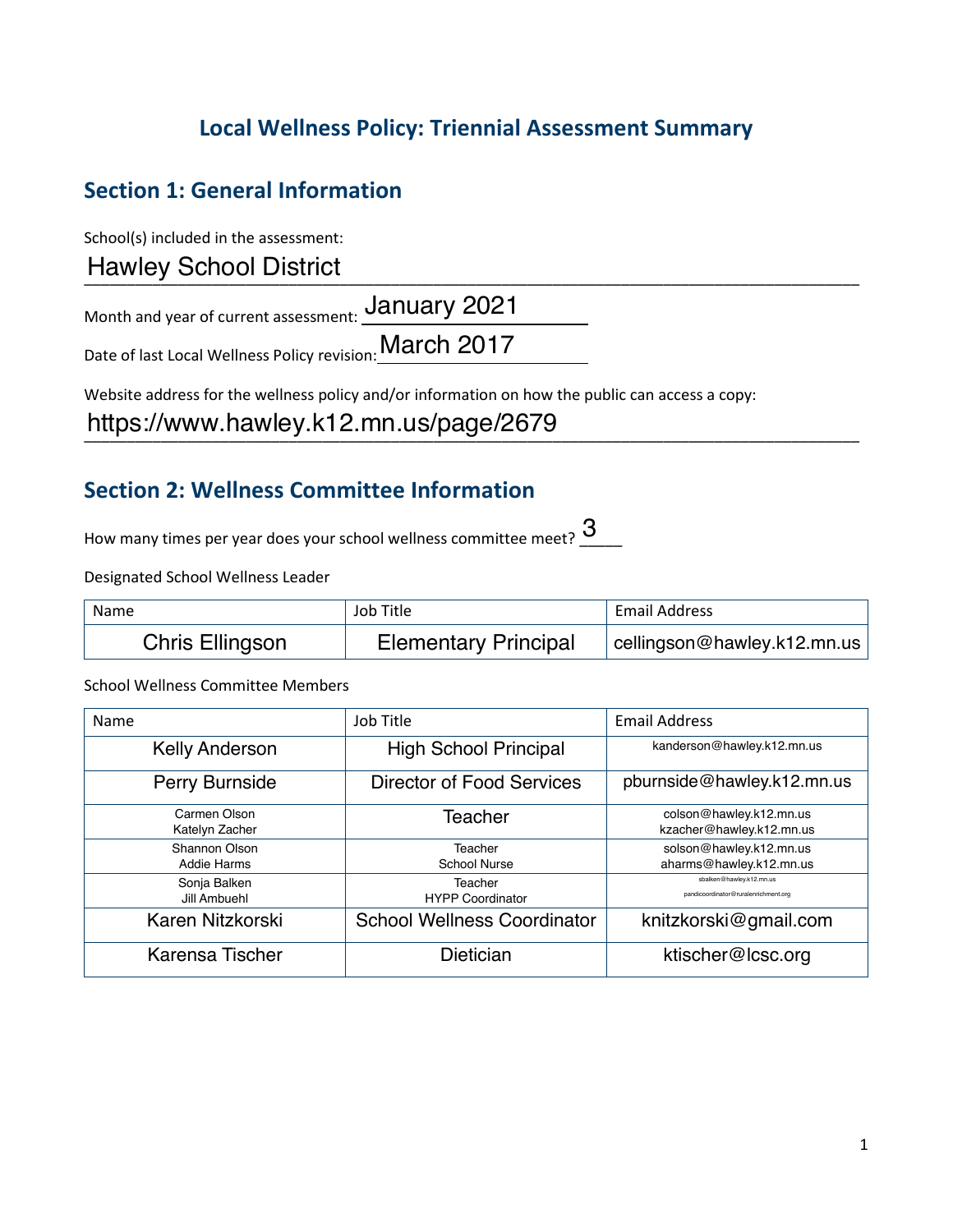## **Section 3. Comparison to Model School Wellness Policies**

Complete the WellSAT3.0 assessment tool and keep a copy of the results on file for at least three full school years plus the current year, as it will be reviewed during the next administrative review of your school nutrition program.

Indicate model policy language used for comparison:

- ☐ Alliance for a Healthier Generation: Model Policy
- ☐ WellSAT 3.0 example policy language
- ☐ Other (please specify):\_\_\_\_\_\_\_\_\_\_\_\_\_\_\_\_\_\_\_\_\_\_\_\_\_\_\_\_\_\_\_\_\_\_\_\_\_\_\_\_\_\_\_\_\_\_\_\_\_\_\_\_\_

Describe how your wellness policy compares to model wellness policies.

WellSAT 3.0 Score for Hawley Schools: Comprehensiveness: 80, Strength: 56

The WellSAT is a quantitative assessment tool to help score and improve a local School Wellness Policy. It has been used by school districts from every state and is housed at the Rudd Institute at the University of Connecticut. All WellSAT items reflect the federal law or best practices. The purpose of scoring a district policy is to identify where it is strong and where it could be improved. The Rudd Institute tested this tool in 2018 in a sample of 50 school districts around the country and the average comprehensiveness score was 54 and the average strength score was 33.

### **Section 4. Compliance with the Wellness Policy and Progress towards Goals**

At a minimum, local wellness policies are required to include:

- Specific goals for:
	- o Nutrition promotion and education
	- o Physical activity
	- o Other school based activities that promote student wellness.
- and the Smart Snacks in School nutrition standards. • Standards and nutrition guidelines for all foods and beverages sold to students on the school campus during the school day that are consistent with Federal regulations for school meal nutrition standards,
- Standards for all foods and beverages provided, but not sold, to students during the school day (e.g., in classroom parties, classroom snacks brought by parents, or other foods given as incentives).
- • Policies for food and beverage marketing that allow marketing and advertising of only those foods and beverages that meet the Smart Snacks in School nutrition standards.
- Description of public involvement, public updates, policy leadership, and evaluation plan.

 relation to each topic area. Next, assess and discuss whether the district is meeting the goal, partially meeting the goal, or not meeting the goal. Finally, indicate the progress made for each goal and next steps that have Using the tables below, indicate the language that is currently written in the district local wellness policy in been identified.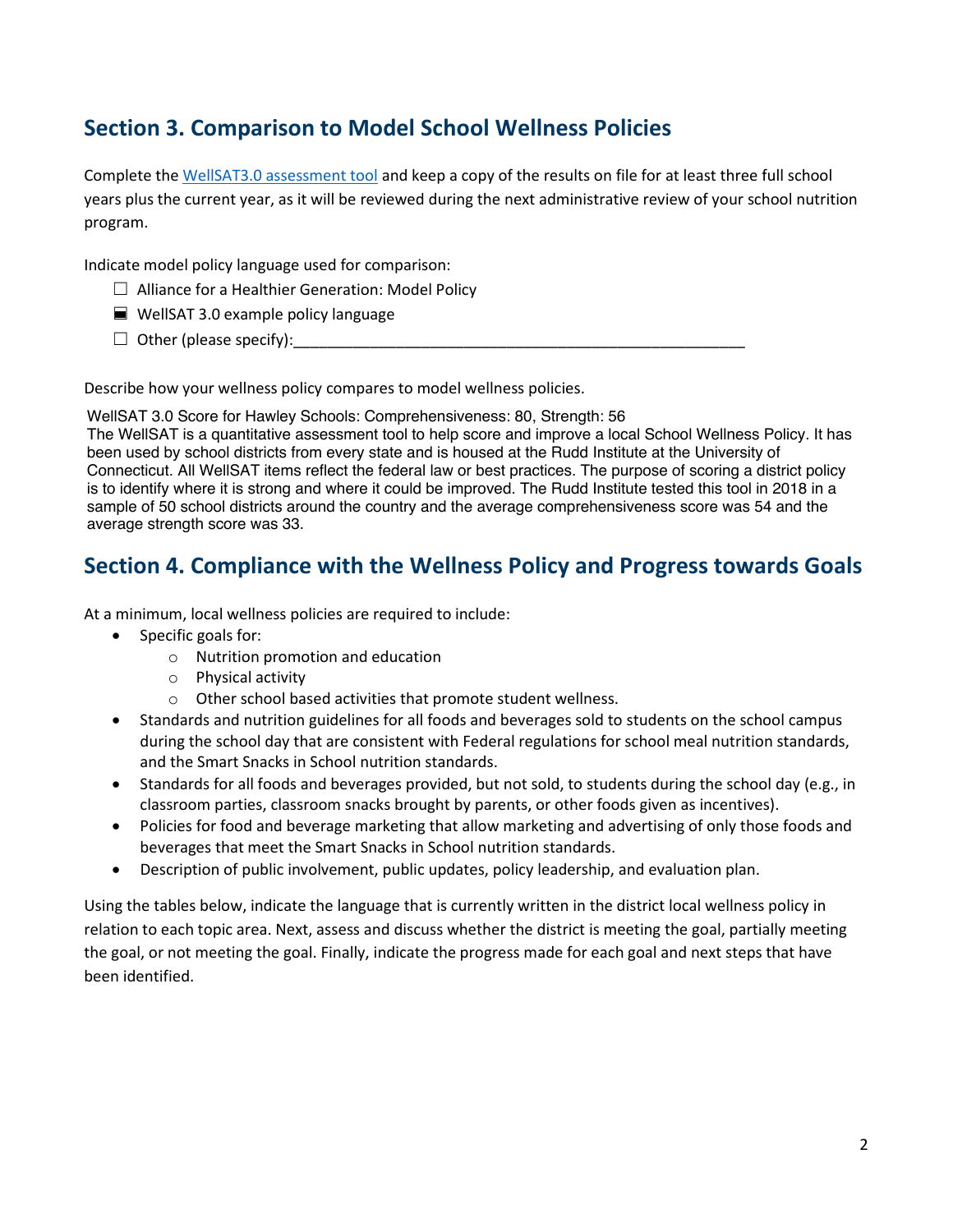| <b>Nutrition Promotion and Education</b>                                                                                                                                                                                                                                | Meeting | Partially | <b>Not</b>     | Describe progress and next steps |
|-------------------------------------------------------------------------------------------------------------------------------------------------------------------------------------------------------------------------------------------------------------------------|---------|-----------|----------------|----------------------------------|
| Goal(s)                                                                                                                                                                                                                                                                 | Goal    | Meeting   | <b>Meeting</b> |                                  |
|                                                                                                                                                                                                                                                                         |         | Goal      | Goal           |                                  |
| II.B. Provided as part of a standards-based,<br>comprehensive program designed to provide<br>students and families with knowledge and<br>skills that facilitate healthy behaviors and<br>ability to learn, G. Promotes physical activity<br>and healthy food/beverages. | X       |           |                |                                  |

| <b>Physical Activity Goal(s)</b>                                                                                                                                                                                                                                | Meeting<br>Goal | Partially<br><b>Meeting</b> | <b>Not</b><br><b>Meeting</b> | Describe progress and next steps                                                      |
|-----------------------------------------------------------------------------------------------------------------------------------------------------------------------------------------------------------------------------------------------------------------|-----------------|-----------------------------|------------------------------|---------------------------------------------------------------------------------------|
|                                                                                                                                                                                                                                                                 |                 | Goal                        | Goal                         |                                                                                       |
| V.A. Physical Education is standards based.<br>sequential and recognized as essential to<br>school day; V.B. Physical Activity is integrated<br>throughout the school day; V.C. Daily physical<br>activity opportunities are offered before and<br>after school | X               |                             |                              | Under non Covid years<br>meeting the goals,<br>challenging this year to meet<br>goals |

| School-based activities to promote<br>student wellness goal(s)                                                                                                                                                                                                                                      | Meeting<br>Goal | Partially<br><b>Meeting</b><br>Goal | <b>Not</b><br><b>Meeting</b><br>Goal | Describe progress and next steps                                                          |
|-----------------------------------------------------------------------------------------------------------------------------------------------------------------------------------------------------------------------------------------------------------------------------------------------------|-----------------|-------------------------------------|--------------------------------------|-------------------------------------------------------------------------------------------|
| III.Q. May seek student feedback about menu<br>items through taste testing, surveys: V.B.2c.<br>Short PA breaks offered between lessons and<br>classes; V.C.1.Daily PA programs before and<br>after school e.g. intramurals; V.C.4. safe bicycling<br>and walking to and from school is encouraged. | X               |                                     |                                      | Trying new things on salad<br>bar, Safe Routes to School<br>grant (City adding sidewalks) |

| Nutrition guidelines for all foods and<br>beverages for sale on the school<br>campus (i.e. school meals and smart<br>snacks)  | <b>Meeting</b><br>Goal | Partially<br>Meeting<br>Goal | <b>Not</b><br><b>Meeting</b><br>Goal | Describe progress and next steps |
|-------------------------------------------------------------------------------------------------------------------------------|------------------------|------------------------------|--------------------------------------|----------------------------------|
| III. School meals are affordable<br>nutritious and appealing meeting<br>or exceeding USDA and Smart<br><b>Snack standards</b> | ΙX                     |                              |                                      | Free this year so affordable     |

| Guidelines for other foods and                                                                                                                                                                                                                                                 | <b>Meeting</b> | Partially      | <b>Not</b> | Describe progress and next steps                                                                                                                                                                                                              |
|--------------------------------------------------------------------------------------------------------------------------------------------------------------------------------------------------------------------------------------------------------------------------------|----------------|----------------|------------|-----------------------------------------------------------------------------------------------------------------------------------------------------------------------------------------------------------------------------------------------|
| beverages available on the school                                                                                                                                                                                                                                              | Goal           | <b>Meeting</b> | Meeting    |                                                                                                                                                                                                                                               |
| campus, but not sold                                                                                                                                                                                                                                                           |                | Goal           | Goal       |                                                                                                                                                                                                                                               |
| IV.B. Fundraisers- nonfood fundraising is<br>recommended, IV. D. provides elementary with<br>healthy snacks; E. Classroom Celebrations will<br>focus on physical activities or follow the Smart<br>Snack quidelines. Snacks from home should<br>follow Smart Snack Guidelines. |                | х              |            | This year students are bringing their own<br>snacks - they were provided reminders<br>of Smart Snacks home with students;<br>skiing instead of Valentine's party; FFA<br>has a fruit fundraiser; continue to<br>promote non food celebrations |